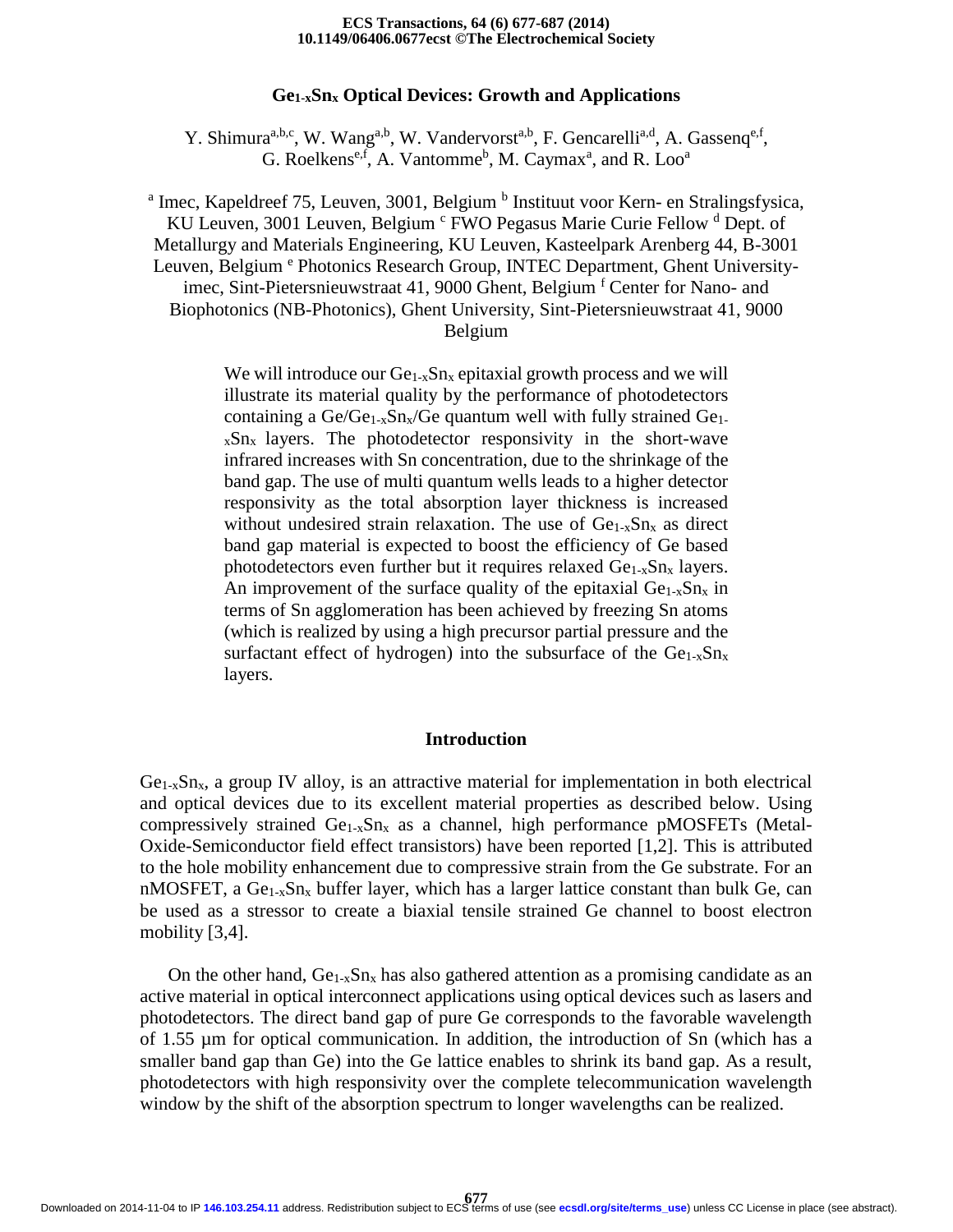The strain state in the  $Ge_{1-x}Sn_x$  layers has to be taken into account because the  $Ge_{1-x}Sn_x$ active region in the photodetector is grown on a mismatched (Ge on) Si substrate. Both relaxed  $Ge_{1-x}Sn_x$  and compressively strained  $Ge_{1-x}Sn_x$  have a smaller band gap than pure Ge [5]. On one hand, a fully strained  $Ge_{1-x}Sn_x$  layer is favorable to prevent unwanted recombination of electron-hole pairs at dislocations which are generated in case of strain relaxation of the film. On the other, a thick achieve region is required to achieve a higher photodetector responsivity. To achieve the thick active region without the introduction of dislocations, we proposed a  $Ge_{1-x}Sn_x$  based strained multi quantum well (QW) photodetector structure [6].

Sn is a direct band gap material. Therefore, for sufficiently high Sn incorporation, Ge1  $x\text{Sn}_x$  is predicted to become a direct band gap material [5,7]. Thanks to both the band gap shrinkage by Sn incorporation and the transition to a direct band gap material, a drastic enhancement of the photodetector responsivity is expected. According to our theoretical calculations [5], fully strain relaxed  $Ge<sub>1-x</sub>Sn<sub>x</sub>$  becomes a direct band gap material if the substitutional Sn exceeds around 11%. In contrast, when the layer experiences compressive strain, the critical Sn content to achieve the direct transition increases in comparison to the fully strain relaxed case. Therefore, strain relaxation of the  $Ge<sub>1-x</sub>Sn<sub>x</sub>$  layer with a sufficiently high (>11%) Sn content is necessary to achieve the transition from indirect to direct band gap material. The required high Sn content exceeds the solubility limit of Sn into Ge. Still, many groups succeeded to develop suitable fabrication schemes for the epitaxial  $Ge_{1-x}Sn_x$  growth [8-11]. However, it is still necessary to address layer quality, such as the surface morphology and defects (like dislocations, and Sn precipitations), especially for thick relaxed  $Ge_{1-x}Sn_x$  layers.

One obvious option to obtain a highly strain-relaxed epitaxial  $Ge_{1-x}Sn_x$  layer with a high Sn content is to increase its thickness. To obtain a sufficiently high degree of relaxation (DSR), the thickness of the  $Ge<sub>1-x</sub>Sn<sub>x</sub>$  layer has to be far above the critical thickness for strain relaxation. Even thicker layers are necessary to reduce the threading dislocation density [12]. These layers are expected to be sufficiently thick, as needed in high efficiency optical devices. Sn segregation to the growing surface during epitaxial growth is a well-known problem [13]. It results in Sn agglomerations on the surface when a thick layer is grown. The Sn agglomeration is the result of the collisions among Sn atoms on the surface. Therefore, we focused on the freezing of Sn atoms into the subsurface during  $Ge_{1-x}Sn_x$  growth.

In this paper, we first illustrate the material quality of our epitaxial  $Ge_{1-x}Sn_x$  layer by the performance of photodetectors containing single and multi  $Ge/Ge_{1-x}Sn_x/Ge$  quantum wells with fully strained  $Ge_{1-x}Sn_x$  layers. Because, direct band gap material are expected to boost the efficiency of Ge based photodetectors even further, we will also address the surface quality of the epitaxial  $Ge_{1-x}Sn_x$  in terms of Sn agglomeration and the impact of the epitaxial growth conditions on this Sn surface agglomeration.

#### **Experimental**

 $Ge_{1-x}Sn_x$  layers were grown by atmospheric pressure CVD in a 200 mm Epsilon-like equipment from ASM [9]. Before  $Ge_{1-x}Sn_x$  growth, the Ge substrates or Ge buffered Si substrates received an  $ex\text{-}situ$  HF (2%) wet etch and an *in-situ* bake in H<sub>2</sub> at 650°C and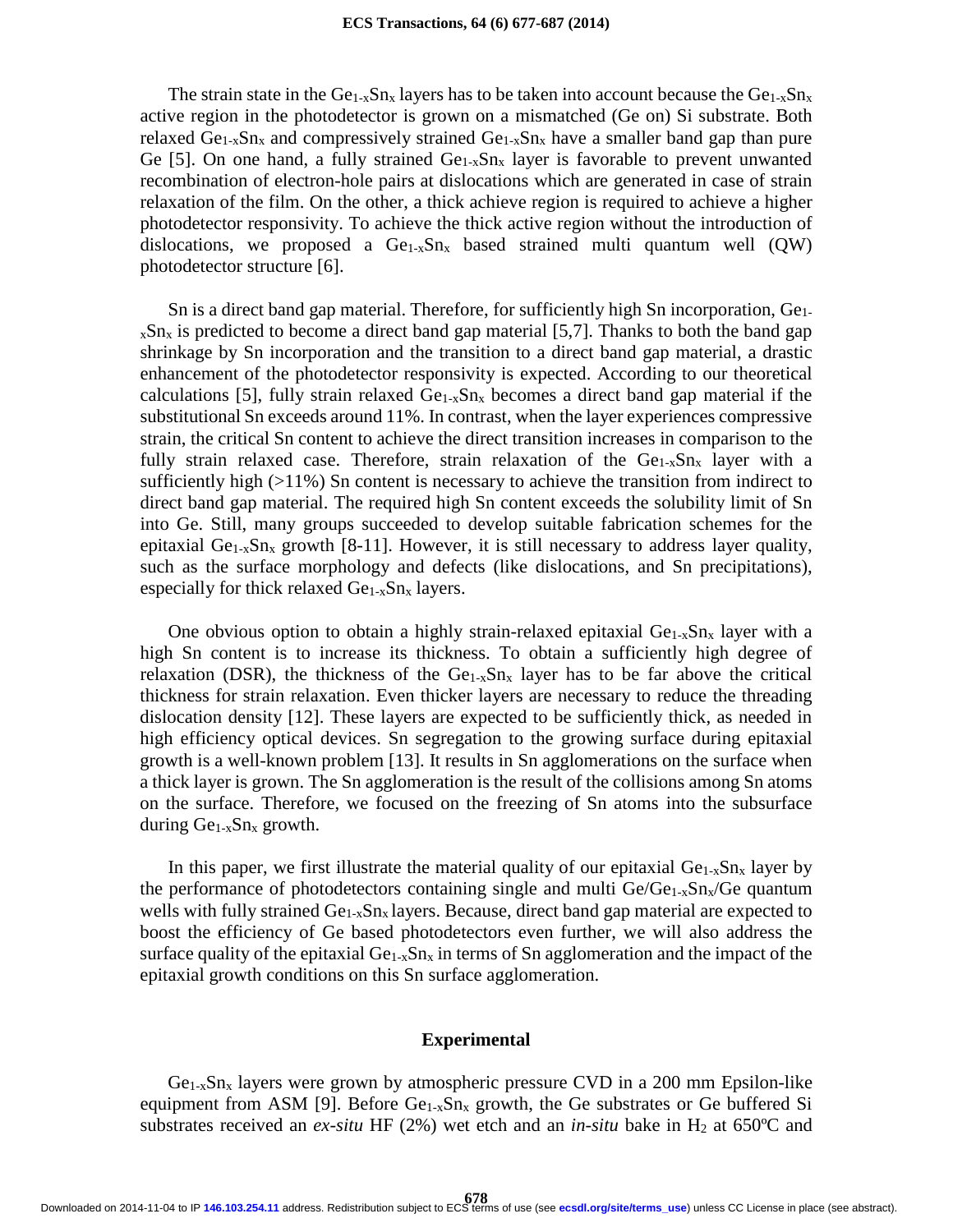$5.3\times10^3$  Pa in order to obtain a clean, O and C free starting surface. Ge<sub>2</sub>H<sub>6</sub> (1% diluted in H2) and SnCl4 (supplied by H2 bubbling) were used as precursor gases. Sn contents and DSR were estimated from X-ray diffraction two dimensional reciprocal space map (XRD-2DRSM) results.

 Figure 1 shows X-ray diffraction (XRD) measurement together with the modeling for a 25 nm-thick  $Ge_{0.93}Sn_{0.07}$  layer. The XRD measurement reveals a pseudomorphic growth of the  $Ge_{0.93}Sn_{0.07}$  layer on top of Ge buffer layer. Comparing with the modeling of the layers on a Ge substrate, we obtain a good correlation, showing a high crystallographic quality of the  $Ge_{1-x}Sn_x/Ge$  heterostructure. Bright photoluminescence (PL) also confirms the good material quality in terms of low defectivity [14].



Figure 1. Measured (solid line) and simulated (dotted line) XRD (004) ω-2θ scan of a strained QW containing a 25 nm  $Ge_{0.93}Sn_{0.07}$  layer embedded within a virtual Ge substrate and a 100 nm Ge cap layer.

# **Results and discussion**

## $Ge<sub>1-x</sub>Sn<sub>x</sub> QW$  photodetectors

Single QW  $Ge_{1-x}Sn_x$  photodetector. In order to investigate the dependence of the QW photodetector responsivity on the Sn content, we fabricated single QW  $Ge_{1-x}Sn_x$ photoconductors with various Sn contents [6]. 40 nm thick fully strained  $Ge<sub>1-x</sub>Sn<sub>x</sub>$  layers, which have a Sn content of 0 (pure Ge), 5 and 9%, were grown on 0.5  $\mu$ m thick Ge buffer layers grown on Si substrates. The  $Ge_{1-x}Sn_x$  layers were capped with 50 nm thick pure Ge layers. Au/Ni comb electrodes were deposited on the  $Ge<sub>1-x</sub>Sn<sub>x</sub> QW$  structure, and the photo responsivity was measured by the material conductivity change through the absorption of light with variable wavelength.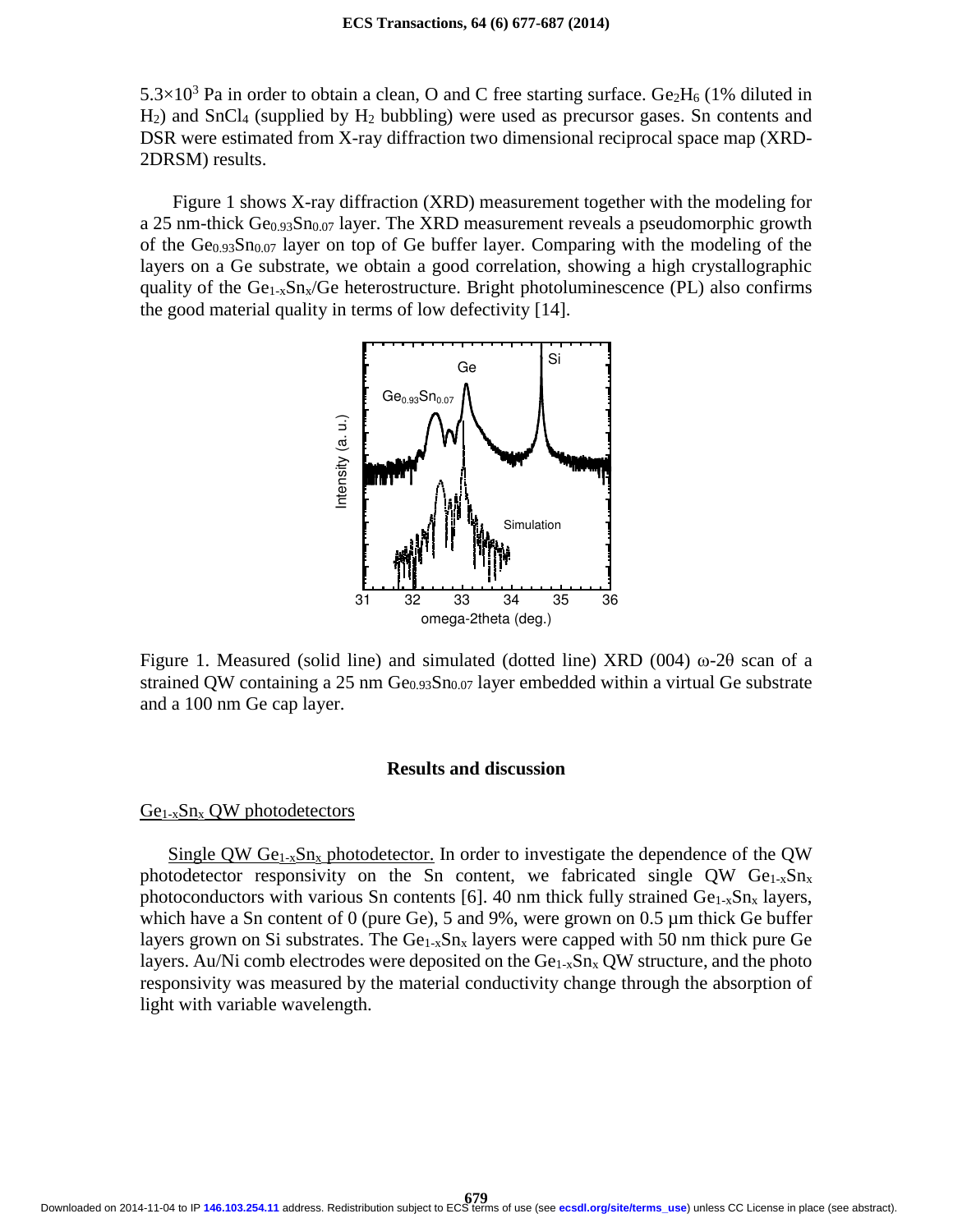

Figure 2. Normalized responsivity of single quantum well  $Ge_{1-x}Sn_x$  photodetectors with different Sn content as a function of wavelength.

Figure 2 shows the photoconductor responsivity measured by photoconductivity measurement on the single QW  $Ge_{1-x}Sn_x$  photodetectors with different Sn contents [6]. The detectable wavelength range is expanded with Sn introduction due to the band gap energy shrinkage. As a result, the responsivity increases with Sn content. The band gap values were estimated from the intersection with the zero absorption in linear plotting of the responsivity spectrum. The values are 0.63 eV and 0.57 eV for fully strained  $Ge_{1-x}Sn_x$ layers with Sn content of 5% and 9%, respectively. These values are smaller than the values predicted by our theoretical calculations [5]. The reason for this discrepancy can be understood as follows. The  $0.5 \mu m$  Ge buffer layer has tensile strain of  $0.17\%$  introduced by the thermal expansion mismatch between Ge and Si. Therefore, the coherently grown  $Ge<sub>1-x</sub>Sn<sub>x</sub>$  layer on top of the tensily strained Ge buffer layer has a larger in-plane lattice constant than a pseudomorphic  $Ge_{1-x}Sn_x$  layer grown on strain free Ge, which is assumed in the theoretical calculation. An increase of the in-plane lattice constant of the  $Ge_{1-x}Sn_x$ layer makes the direct band gap smaller [5].

Multi-QW  $Ge_{1-x}Sn_x$  photodetectors. As the photodetector responsivity is expected to increase with increasing  $Ge_{1-x}Sn_x$  thickness, we assessed the impact of the total thickness of the absorption region on the responsivity by using multi-QW  $Ge_{1-x}Sn_x$  layer structures. Multi QW structures enable to increase the thickness of the strained  $Ge_{1-x}Sn_x$  adsorbing layer while preventing the unwanted formation of misfit dislocations [15]. Again, the QW structures were grown on  $0.5 \mu m$  thick Ge buffered Si substrates. Each QW consists of a 20 nm thick fully strained  $Ge_{1-x}Sn_x$  layer with a Sn content of 10% and a 100 nm thick Ge barrier layer. The total  $Ge_{1-x}Sn_x$  thickness was increased by increasing the number of QWs (from 0 to 3).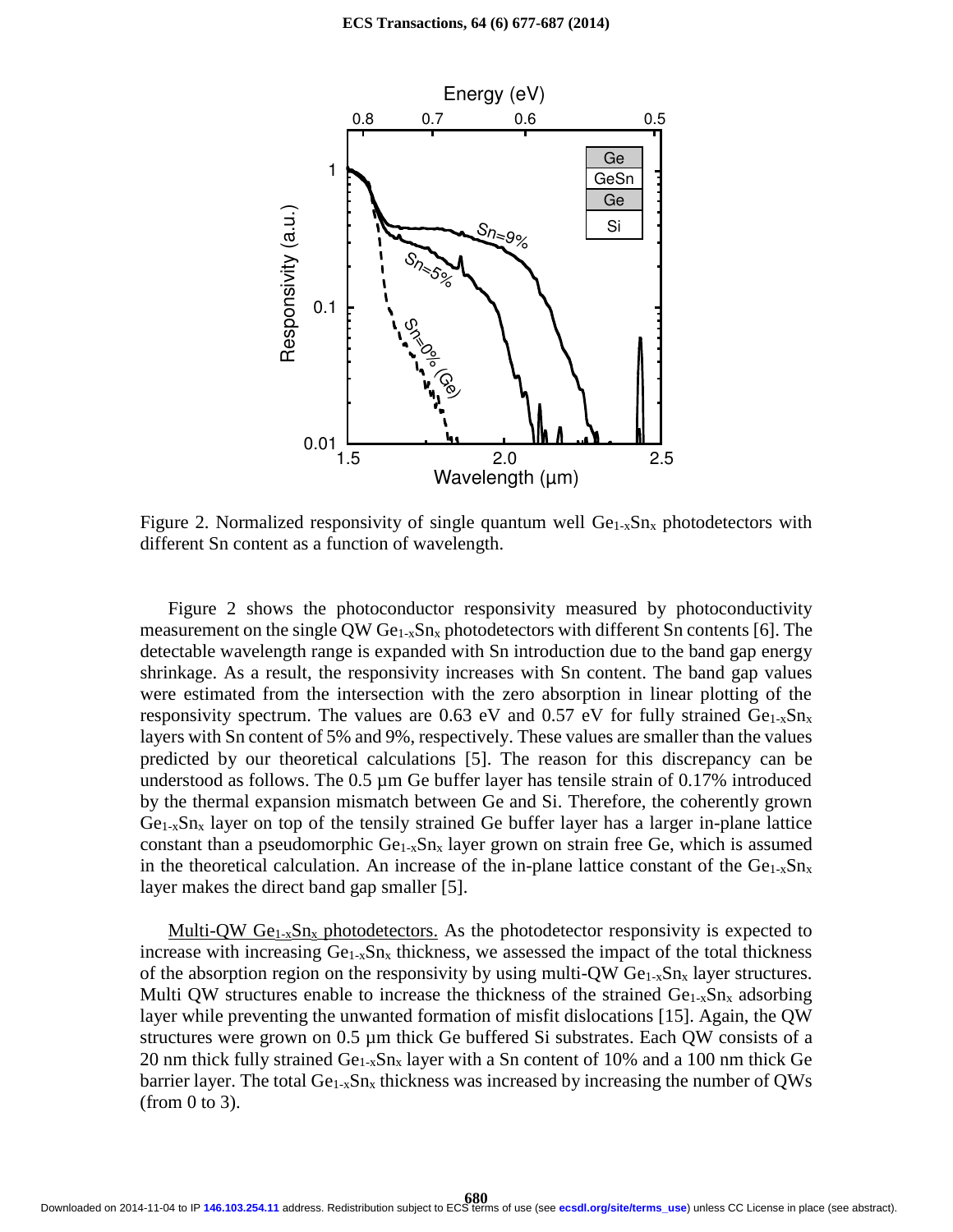Figure 3 shows the responsivity measured by photoconductivity measurement on the multi-QW Ge<sub>1-x</sub>Sn<sub>x</sub> photodetectors with different number of QWs [6]. A higher responsivity is observed for the structure with a higher number of QWs. The detectors cut off at 2.4 µm. The actual responsivities measured by surface illumination with several light sources for the 3 QW photodetector are 2, 1, 0.3 and 0.1 A/W at 0.75, 1.5, 1.75 and 2.2  $\mu$ m, respectively. In comparison with the 0 QWs photodetector, the 3 QWs photodetector has an approximately 2 times higher actual responsivity at 1.5 µm.



Figure 3. Normalized responsivity of multi-QW  $Ge_{1-x}Sn_x$  photodetectors with Sn content of 10% and a different number of QWs as a function of wavelength.

## Sn Surface agglomeration

Another option to increase the photodetector responsivity is by using a direct band gap material as an active region. A relaxed  $Ge<sub>1-x</sub>Sn<sub>x</sub>$  layer with a sufficiently high Sn content is predicted to become a direct band gap material [5]. However, Sn surface agglomeration needs to be suppressed during the growth of thick relaxed  $Ge<sub>1-x</sub>Sn<sub>x</sub>$  layers. As mentioned above, Sn surface agglomeration is the result of the collision among Sn atoms on the growing surface. To suppress it, the Sn surface atoms need to be frozen during the epitaxial  $Ge<sub>1-x</sub>Sn<sub>x</sub>$  growth. It is expected that Sn surface migration can be reduced by using a higher growth rate and/or by using surfactant atoms. In addition, it is expected that the choice of the carrier gas ( $N_2$  versus  $H_2$ ) affects both Sn segregation toward the surface as well as the surface Sn migration because of the surfactant effect of hydrogen [16] and the surface Htermination, respectively.

 $Ge<sub>1-x</sub>Sn<sub>x</sub>$  layers with a nominal Sn content of 10% were grown on 100 mm Ge substrates. The target thickness of the  $Ge_{1-x}Sn_x$  layers is 200 nm. N<sub>2</sub> and H<sub>2</sub> were used as carrier gases with flows ranging from 10 to 40 slm. The used carrier gas flow and precursor partial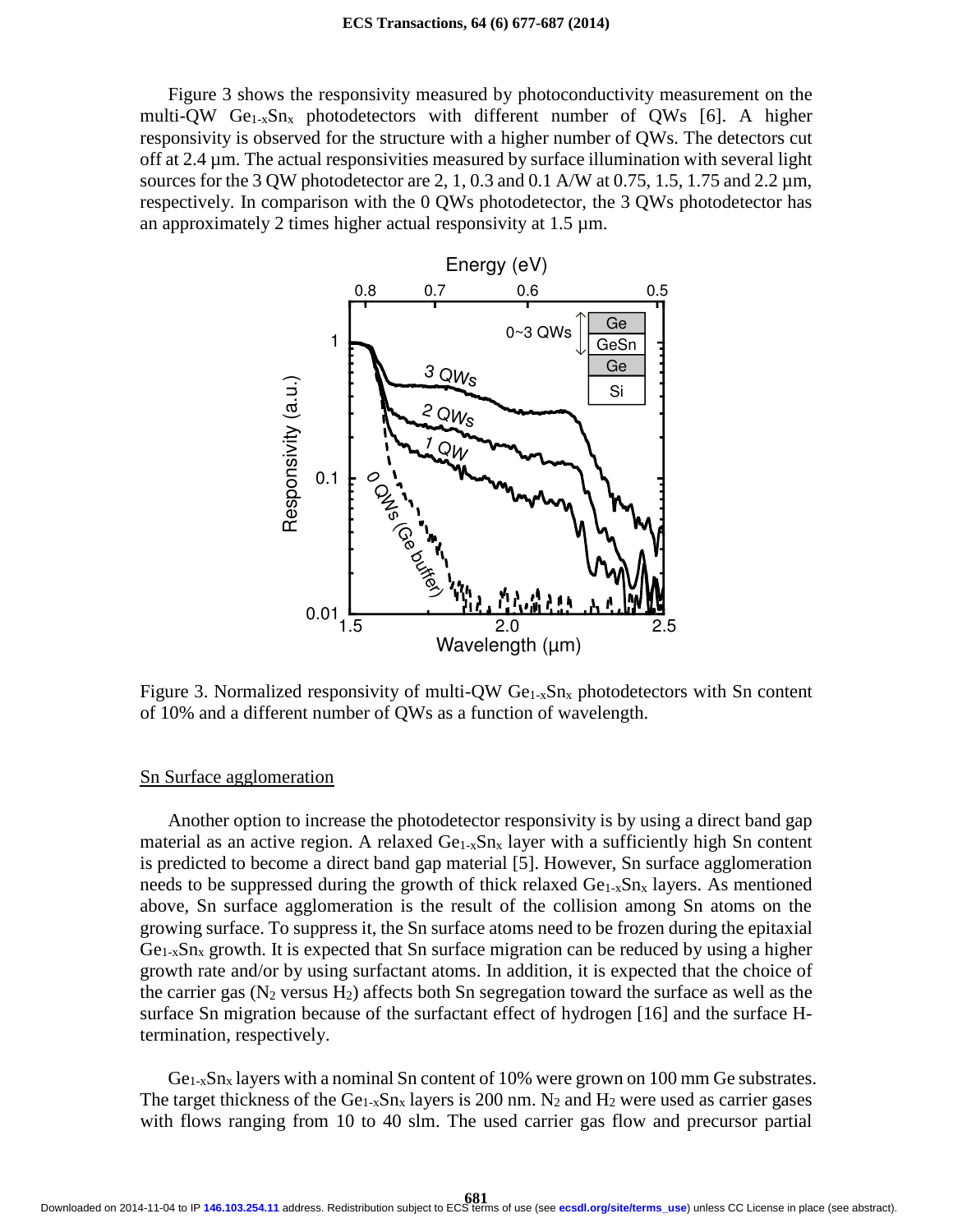pressures (PPs) for each samples are summarized with measured growth rate, Sn content and DSR in Table I.

| ے می<br><b>Sample</b><br>name | Carrier gas<br>Flow (slm) | $Ge_2H_6$<br>PP (Pa) | SnCl <sub>4</sub><br>PP(Pa) | <b>Measured</b><br><b>Growth Rate</b><br>(nm/min) | <b>Measured</b><br><b>Sn</b> content<br>$\mathcal{O}(0)$ | <b>Measured</b><br>DSR<br>$\mathcal{O}(0)$ |
|-------------------------------|---------------------------|----------------------|-----------------------------|---------------------------------------------------|----------------------------------------------------------|--------------------------------------------|
| $20N-1$                       | 20 (N2)                   | 24.7                 |                             | 31.5                                              | 96                                                       | 17                                         |
| $10N-2$                       | $10(N_2)$                 | 91.6                 |                             | 33.0                                              | 10.7                                                     | 50                                         |
| $20N-2$                       | $20(N_2)$                 | 48.1                 | 5.8                         | 37.7                                              | 11.2                                                     | 20                                         |
| $40N-2$                       | 40 (N <sub>2</sub> )      | 24.7                 | 3 በ                         | 32.2                                              | 6.8 and 1.5                                              |                                            |
| $10H-2$                       | $10 \, (\text{H}_2)$      | 91.6                 |                             | 48.3                                              | 9.1                                                      |                                            |
| $20H-2$                       | $20(H_2)$                 | 48.1                 | 5.8                         | 43.2                                              | 9.1                                                      | 63                                         |
| $40H-2$                       | $(H_2)$                   | 24.7                 | 3.0                         | 37.0                                              |                                                          |                                            |

**TABLE I.** Growth conditions used to assess Sn surface agglomeration during epitaxial  $Ge_{1-x}Sn_x$  growth by CVD.

Figure 4 shows the Ge<sub>1-x</sub>Sn<sub>x</sub> surface grown with different precursor flows in N<sub>2</sub> ambient (sample 20N-1 and 20N-2). The  $N_2$  gas flow was 20 slm for both. As indicated by the arrows, the surface of the sample grown at a lower growth rate (Fig. 4a) has small and large white regions, which are the footprint of the Sn surface agglomeration. On the other hand, the sample grown at a higher growth rate (Fig. 4b) has a smooth surface except for a large white region at the center. This large white region appears only a limited region and might be caused by inefficient drying which was done manually after the wet HF treatment. Microscope inspections revealed that the shiny part on the wafers has a smooth surface without Sn agglomerations. This result indicates that the higher precursor PPs, which result in a higher growth rate, can suppress the Sn surface agglomeration by freezing Sn atoms into the subsurface.



Figure 4. Surface of  $Ge_{1-x}Sn_x$  layers grown in N<sub>2</sub> ambient with (a) low precursor PP (sample 20N-1) and (b) high precursor PP (sample 20N-2). The insets show microscope images taken on the shiny part and the white region on the surface as indicated by dotted arrows. Solid arrows indicate some of white regions. The reflection of the clean room ceiling and the camera (not related to the wafers) are also visible on the surface.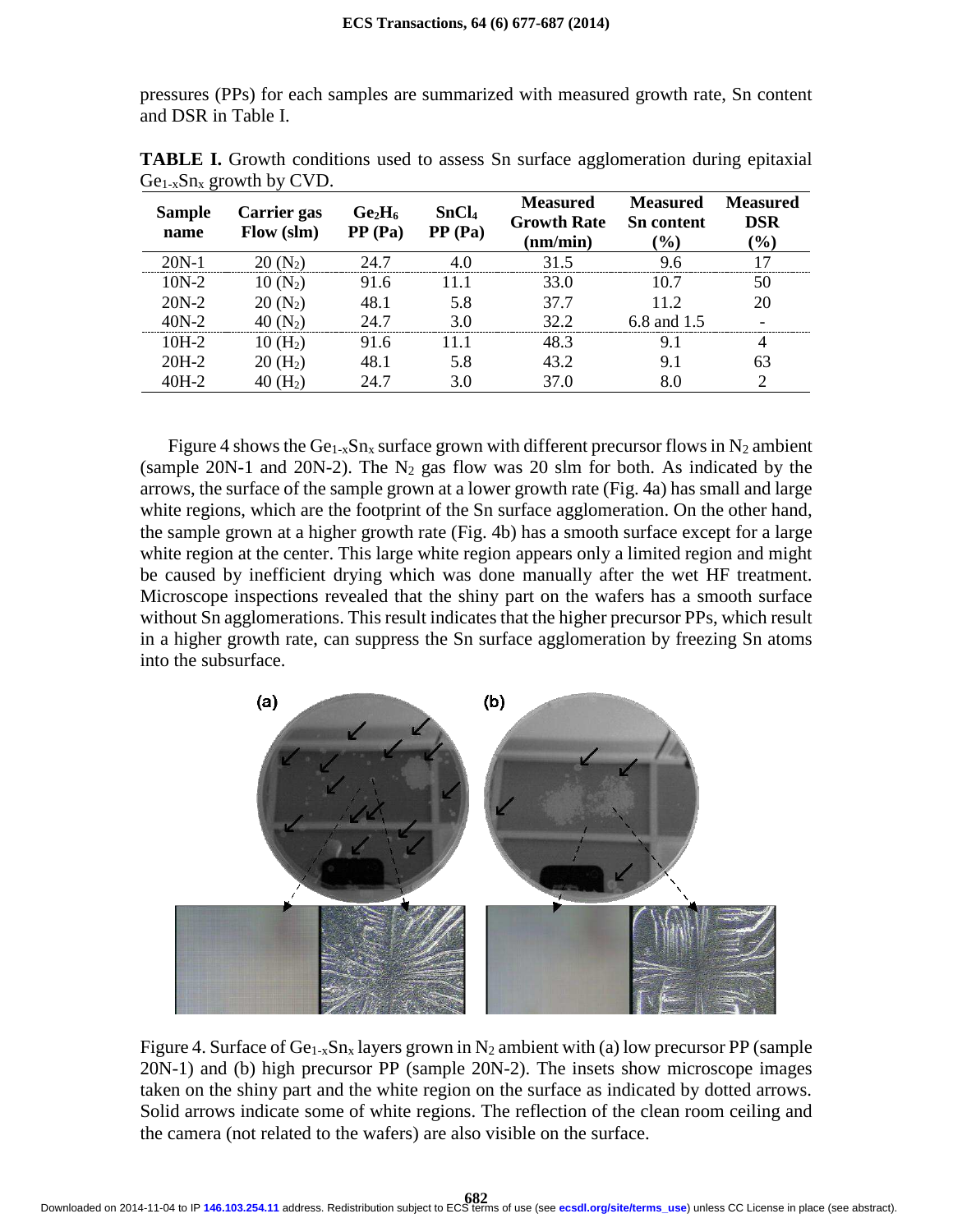Figure 5 illustrates the impact of the N<sub>2</sub> carrier gas flow on the  $Ge<sub>1-x</sub>Sn<sub>x</sub>$  surface quality  $(sample 10N-2, 20N-2 and 40N-2)$ . Firstly, 20N-1 (Fig. 4a) and 40N-2 (Fig. 5c) obviously have a different surface morphology, although they were grown with the same  $Ge_2H_6$  PP and at very similar growth rates. The very weak XRD peak (not shown) and the microscope inspection revealed that the surface of 40N-2 is polycrystalline. In addition, Sn precipitation occurred in the 40N-2 sample because two peaks corresponding to the Ge1  $x\text{Sn}_x$  layers with 6.8% and 1.5% were observed in the XRD-2DRSM measurement.

Second, the impact of the precursor PP changed by the  $N_2$  carrier gas flow on the Sn surface agglomeration cannot be clearly seen. As mentioned above, the large white region on the 20N-2 (Fig. 4b and 5b) might be due to inefficient drying. The growth rates of 20N-2 is higher than that of 10N-2 (37.7 and 33.0 nm/min, respectively), although the precursor PP is lower for 20N-2.

If  $N_2$  is used carrier gas, gas turbulence might occur, due to the high density and the low thermal conductivity of  $N_2$ . In the higher  $N_2$  flow case, the turbulence flow easily occurs (p.98 in Ref. 17), and which results to these non-predictable results. The gas turbulence complicates process control especially for such a sensitive  $Ge<sub>1-x</sub>Sn<sub>x</sub>$  growth process.



Figure 5. Ge<sub>1-x</sub>Sn<sub>x</sub> surface for epitaxial layers grown in N<sub>2</sub> environment (a) 10 slm N<sub>2</sub> (10N-2), (b) 20 slm  $N_2$  (20N-2) and (c) 40 slm  $N_2$  (40N-2).

Figure 6 shows the Ge<sub>1-x</sub>Sn<sub>x</sub> surface for different H<sub>2</sub> carrier gas flows (sample 10H-2,  $20H-2$  and  $40H-2$ ). The growth rate increases with decreasing  $H_2$  flow (Table I). This indicates that no turbulence happens if the  $Ge_{1-x}Sn_x$  proceeds in  $H_2$ .

The lower  $H_2$  flow case has a high density of small white spots caused by Sn agglomeration, despite of the higher growth rate (sample 10H-2, Fig. 6a). This result is repeatable. In addition, a large white region corresponding to polycrystalline material is observed on the surface. We believe that this is caused by a too high supply of precursors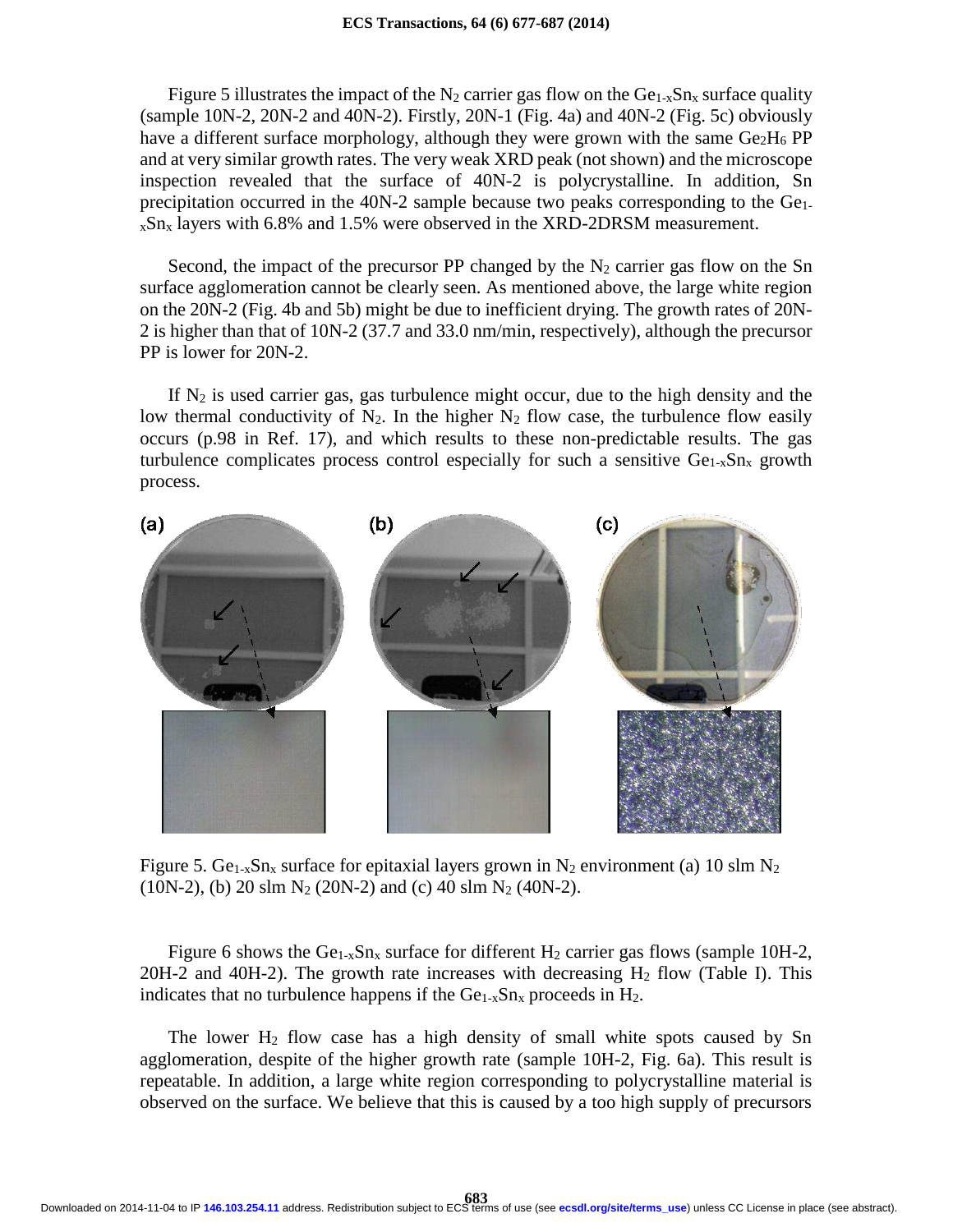resulting in this epitaxial breakdown with Sn agglomerations as observed by the microscope inspection.

Before we discuss the observations as seen for the samples grown at higher  $H_2$  flows (Fig. 6b and 6c), we will first briefly introduce the velocity boundary layer thickness and its variation as function of the different growth conditions (p. 137 in Ref. 17). The velocity boundary layer is defined as the layer between the substrate surface and the constant gas flow region in the reactor. The velocity of the gases is constant at the region far from the substrate/susceptor. However, it is well known that it is reduced near the substrate/susceptor. The velocity boundary layer thickness,  $\delta(x)$ , is given as [17]:

$$
\delta(x) = 4.64 \, (\mu x / \rho U_0)^{0.5} \tag{1}
$$

where,  $\mu$  denotes the viscosity coefficient of the carrier gas, x denotes the position from the edge of susceptor along the gas flow, and  $\rho$  denotes the density of the carrier gas. U<sub>0</sub> denotes the gas velocity in the constant gas flow region and is mainly defined by the carrier gas flow. The precursor gases diffuse toward the substrate from the constant gas flow region over the substrate via the velocity boundary layer. The velocity boundary thickness is helpful to consider the supply of precursor gases toward the substrate in different carrier gas conditions.

The increase in carrier gas flow might affect the growth characteristics in several ways. First, the higher gas flow leads to an increase in gas velocity and a reduction in the thickness of the velocity boundary layer. This is expected to result in a faster supply of both the Ge and Sn precursor gases (or of their reactants) to the growing surface. Second, a higher carrier gas flow, reduces the PPs of the both the Ge and Sn precursors. Both of them might affect the Sn incorporation in the layer. Experimentally, we observed that for  $H_2$  as carrier gas, an increase in carrier gas flow results in a reduced Sn incorporation in the epitaxial layer (Table I).

Because of the lower density of  $H_2$  the velocity boundary layer is thicker for  $H_2$ compared to  $N_2$ . Nevertheless, the Ge<sub>1-x</sub>Sn<sub>x</sub> growth rate is higher if  $H_2$  is used as a carrier gas. For the chosen process conditions, the  $Ge<sub>1-x</sub>Sn<sub>x</sub>$  growth proceeds in the mass-transfer regime. The observed increase in growth rate using  $H_2$  as carrier gas therefore indicates that higher amounts of precursor gases reach the growing surface. This is explained by their higher gas diffusion coefficient in  $H_2$ . In addition, the H-termination of the growing surface is expected to be higher in  $H_2$  environment. Experimentally, we observed a reduction in Sn incorporation if  $N_2$  as carrier gas is replaced by  $H_2$ .

Because of the higher growth rate and the surfactant effect of H [16], Sn surface agglomeration is expected to be lower if  $Ge_{1-x}Sn_x$  growth proceeds in  $H_2$  environment. However, we observed a higher degree of Sn agglomerations on the surface for layers grown with 20 slm  $H_2$  (Fig. 6b) than those grown with 20 slm  $N_2$  (Fig. 5b). There is a need for a better fundamental understanding of the detailed reaction mechanism of the epitaxial growth process as well as of the impact of the carrier gas on this reaction mechanism. In addition, the behavior of the precursor gases during the diffusion through the velocity boundary layer and the impact of cleaning/drying efficiency on the Sn surface agglomeration needs a better understanding.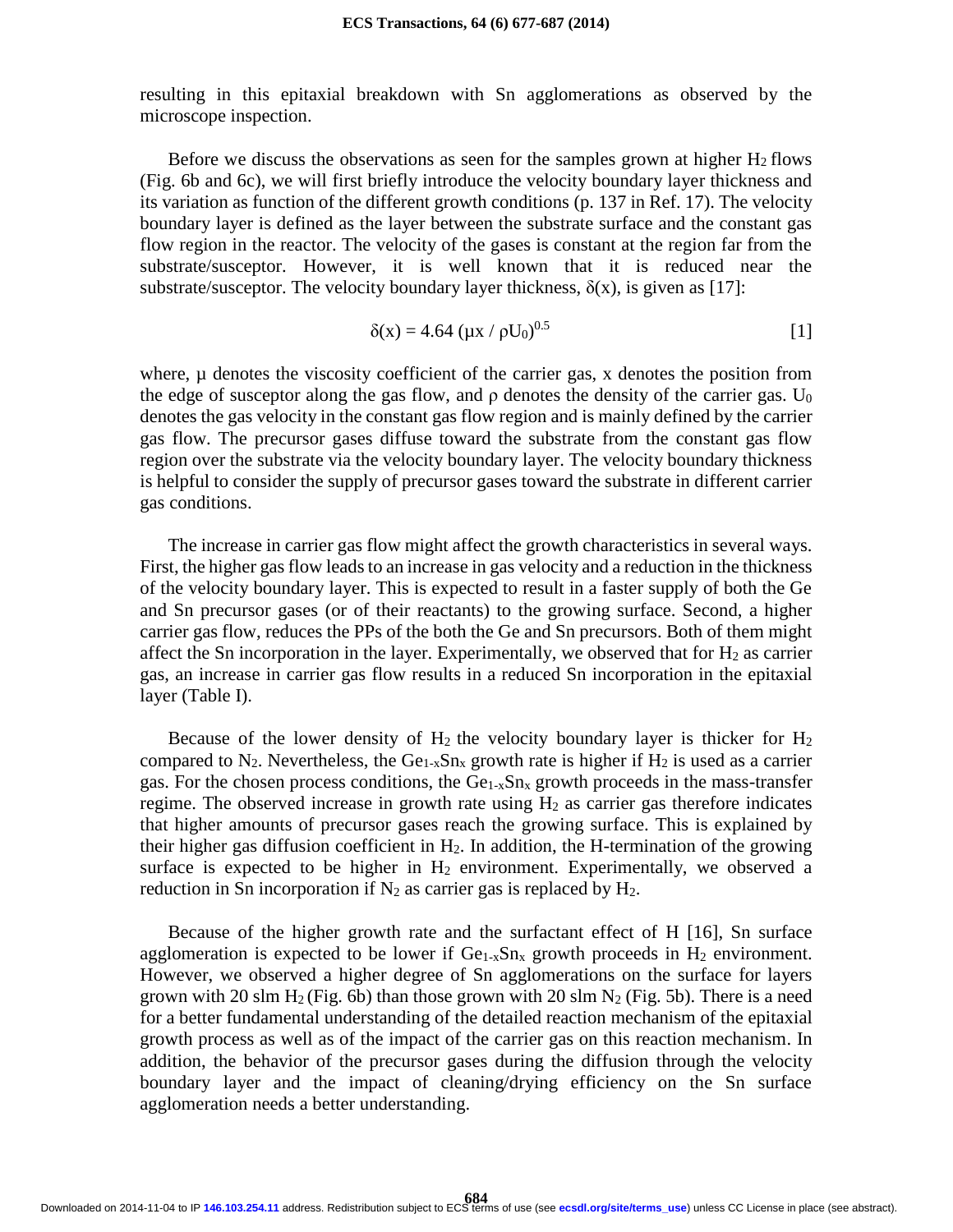A higher H<sup>2</sup> flow of 40 slm results in a suppression of the Sn surface agglomeration (sample 40H-2, Fig. 6c). This result can be understood in terms of the H surfactant effect. The growth temperature  $(320^{\circ}C)$  is close to the temperature at which adsorbed H starts to thermally desorb from the Ge surface (340°C) [16,18]. However, the H desorption can be suppressed by a higher  $H_2$  supply. With increasing  $H_2$  flow, the velocity boundary layer thickness reduces. The thinner velocity boundary layer enables a higher  $H_2$  supply to the growing surface, although the  $H_2$  PP is hardly affected. The Sn segregation should be suppressed by the surfactant effect of surface H [16]. As our intention is to use *relax* Ge1  $x\text{Sn}_x$  as direct band gap material in optical devices, we measured the DSR using XRD-2DRSM. For sample, 40H-2, which contains 8% substitutional Sn, we measured a DSR of only 2% despite of the thickness which is 240 nm which is far above the critical thickness for layer relaxation. A post deposition annealing is needed to increase the strain relaxation. For these layers, Sn agglomeration during post deposition anneal still needs to be studied.



Figure 6. Ge<sub>1-x</sub>Sn<sub>x</sub> surface for epitaxial layers grown in H<sub>2</sub> environment (a) 10 slm H<sub>2</sub> (10H-2), (b) 20 slm H<sub>2</sub> (20H-2) and (c) 40 slm H<sub>2</sub> (40H-2).

## **Conclusion**

 $Ge_{1-x}Sn_x$  has been considered as a promising candidate for both electrical and optical devices. Previously, nMOS devices with a promising effective electron mobility have been demonstrated. In this paper, we focused on optical devices and demonstrated the increase of the responsivity with increasing Sn content in fully strained  $Ge_{1-x}Sn_x$  photodetectors. This is due to the shrinkage of the  $Ge_{1-x}Sn_x$  band gap. The smaller band gap values compared to pure Ge for these  $Ge_{1-x}Sn_x$  layers were estimated from the responsivity spectrum. A further enhancement of the responsivity was achieved by increasing the total thickness of the absorbing region, using a multi QW structure to avoid strain relaxation which would result in the introduction of unwanted dislocations.

Another option to enhance the efficiency of photodetectors is using a direct band gap material such as strain relaxed  $Ge_{1-x}Sn_x$  with a sufficiently high Sn content (>11%) as an active layer. The issue to be addressed is the Sn surface agglomeration which relates to the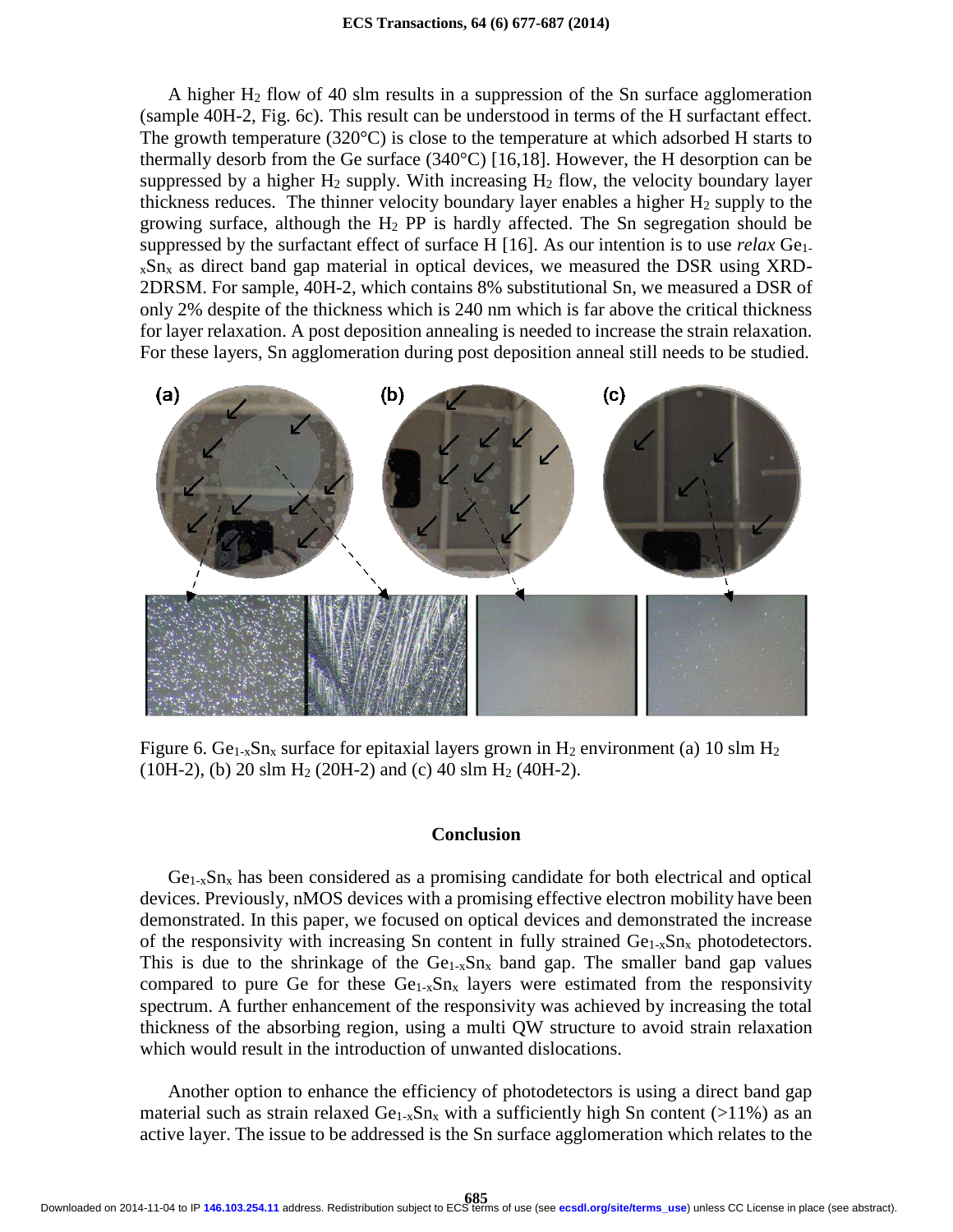Sn surface segregation. The Sn surface agglomeration happens when the layer thickness is increased to achieve high DSR and a low threading dislocation density. We focused on freezing Sn atoms into the subsurface during  $Ge<sub>1-x</sub>Sn<sub>x</sub>$  layer growth by increasing the growth rate which is experimentally done by changing the precursor PP. We found that higher precursor PPs, enhanced by using higher precursor flows, enable to suppress the Sn surface agglomeration. In addition, we investigated the impact of the chosen carrier gas and its flow on Sn agglomeration. If  $N_2$  is used as a carrier gas, it is difficult to control the Sn agglomeration by increasing the gas flow because of its gas properties as there is a high risk for gas turbulence in the reactor. On the other hand, if  $H_2$  is used as a carrier gas, a higher H<sub>2</sub> flow suppresses the Sn surface agglomeration. This can be explained by the surfactant effect of H.

Photodetectors based on strained  $Ge_{1-x}Sn_x / Ge$  multi QW structures show promising results. But to realize photodetectors based on direct band gap materials using relaxed Ge1  $x\text{Sn}_x$ , there are still some challenges to be addressed. In particular, the layer quality has to be improved. We have reported, especially for thick  $Ge<sub>1-x</sub>Sn<sub>x</sub>$  layers, the presence of corn shaped amorphous regions on the layer surface [9]. These amorphous regions degrade the quality of both electrical and optical devices and also might be a nucleation point for Sn agglomerations. However, its origin and the solution to avoid the amorphous corn have not been unambiguously clarified yet. Moreover, the complete prevention of Sn surface agglomeration is still to be achieved. In terms of the optical device design, the strained Ge1  $xSn<sub>x</sub>$  multi QWs photodetector has the benefit that they can be grown with less dislocations. On the other hand, the strain relaxed direct band gap  $Ge_{1-x}Sn_x$  photodetector can use a high efficient direct transition material. We have to clarify the impact of dislocations and direct band transition on the photodetector responsivity to achieve higher efficiency.

## **Acknowledgments**

We acknowledge the collaboration with Voltaix and DOW, who provided  $Ge_2H_6$  and SnCl<sub>4</sub>, respectively, which we use as process gases for  $Ge<sub>1-x</sub>Sn<sub>x</sub>$  deposition. Y. Shimura acknowledges the Research Foundation of Flanders (FWO) for granting him a fellowship within the Pegasus Marie Curie Program. We thank the financial support via the Support of Public and Industrial Research using Ion Beam Technology (SPIRIT) project (contract No. 227012) and the KU Leuven project GOA/2009/006. We also thank the imec core partners within the imec's Industrial Affiliation Program on Logic and Optical IO.

#### **References**

- 1. S. Gupta, *et al.*, *ECS Trans.* **50**(9), 937 (2012).
- 2. G. Han, *et al.*, *IEDM Tech. Dig.* 402 (2011).
- 3. R. Loo, *et al.*, *ECS J. Solid State Science and Technol.* **2**(1), N35 (2013).
- 4. M. V. Fischetti and S. E. Laux, *J. Appl. Phys.* **80**(4), 2234 (1996).
- 5. Y. Shimura, *et al.*, *8th International Conference on Si Epitaxy and Heterostructures (ICSI-8), abstract*, 65 (2013).
- 6. A. Gassenq, *et al.*, *Opt. Express*, **20**(25), 27297 (2012).
- 7. D. W. Jenkins and J. D. Dow, *Phys. Rev. B*, **36**, 7994 (1987).
- 8. Y. Shimura, *et al.*, *Thin Solid Films*, **518**, S2 (2010).